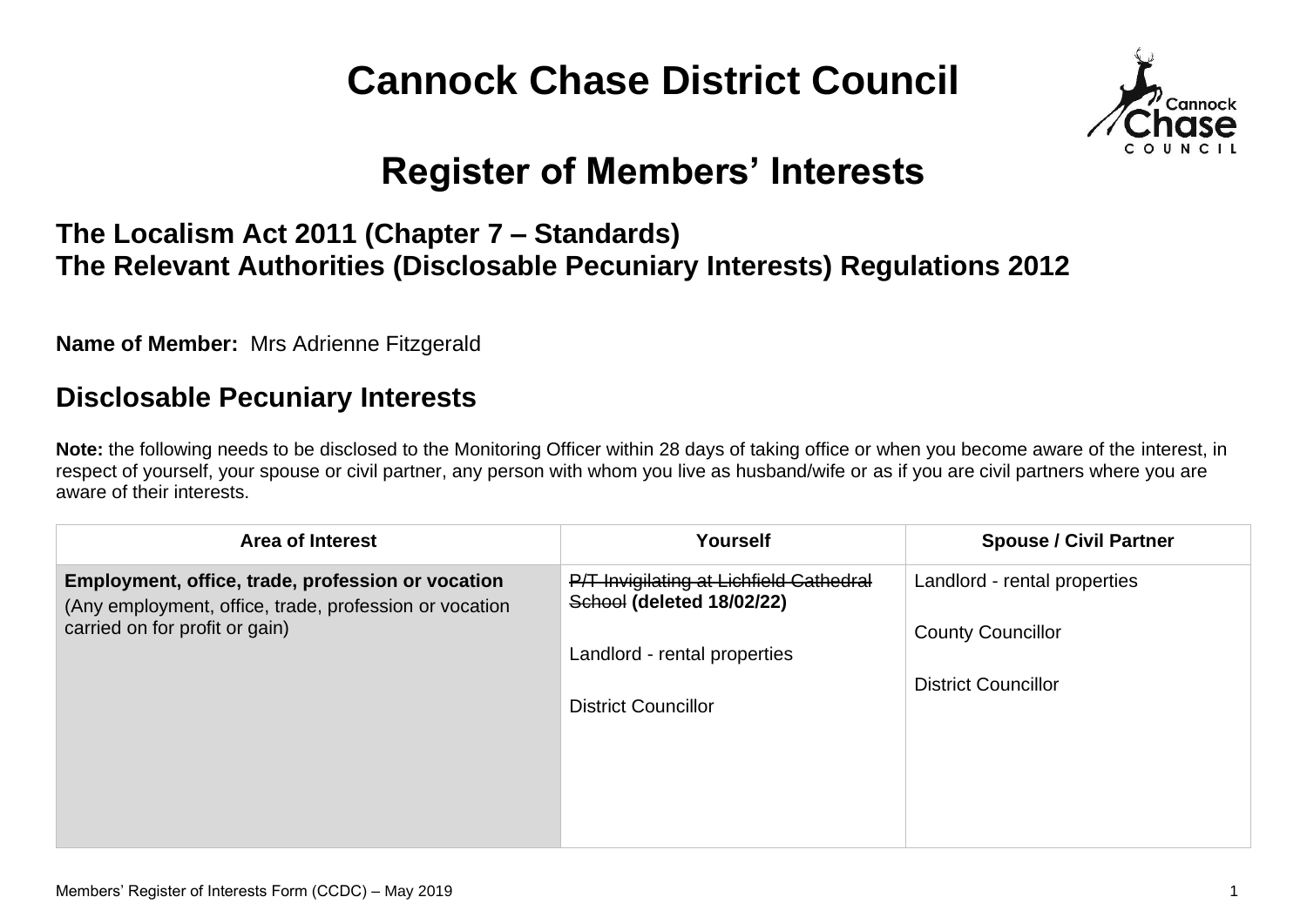| <b>Area of Interest</b>                                                                                                                                                                                                                                                                                                                                                                                                                               | Yourself                                                      | <b>Spouse / Civil Partner</b>                                 |
|-------------------------------------------------------------------------------------------------------------------------------------------------------------------------------------------------------------------------------------------------------------------------------------------------------------------------------------------------------------------------------------------------------------------------------------------------------|---------------------------------------------------------------|---------------------------------------------------------------|
| Sponsorship<br>(Any payment or provision of any other financial benefit<br>(other than from the relevant authority) made or provided<br>within the relevant period in respect of any expenses<br>incurred in carrying out duties as a member, or towards the<br>election expenses.<br>This includes any payment or financial benefit from a trade<br>union within the meaning of the Trade Union and Labour<br>Relations (Consolidation) Act 1992(a). | Election expenses - Conservative<br>Association               | Election expenses - Conservative<br>Association               |
| <b>Contracts</b><br>(Any contract which is made between the relevant person<br>(or a body in which the relevant person has a beneficial<br>interest) and the relevant authority -<br>under which goods or services are to be provided or<br>(a)<br>works are to be executed; and<br>(b) which has not been fully discharged.                                                                                                                          | N/A                                                           | N/A                                                           |
| Land<br>(Any beneficial interest land which is within the area of the<br>relevant authority)                                                                                                                                                                                                                                                                                                                                                          | Details withheld under section 32 of the<br>Localism Act 2011 | Details withheld under section 32 of the<br>Localism Act 2011 |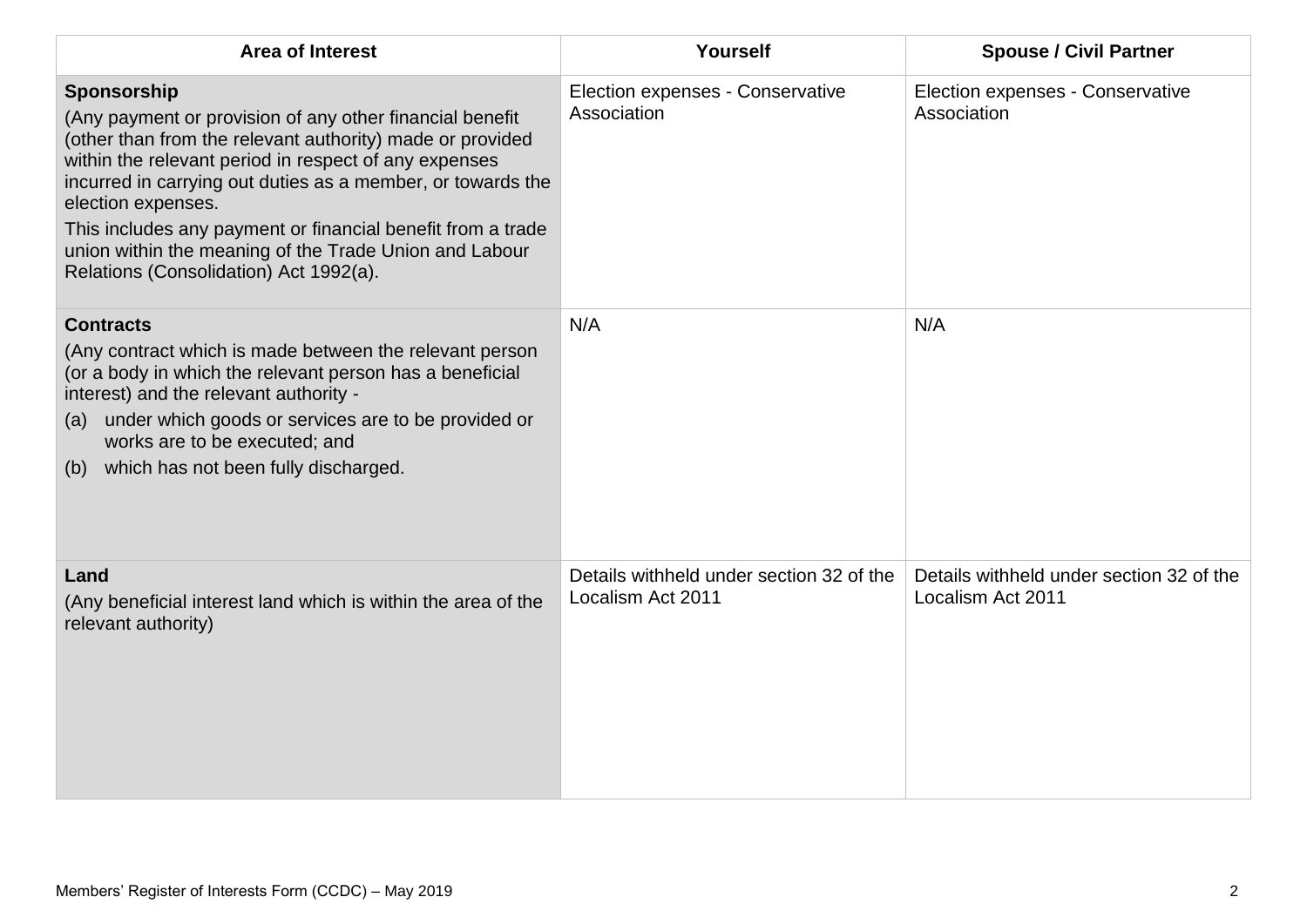| <b>Area of Interest</b>                                                                                                                                                                                                                                                                                                                                                                                                                                                                                                                                                                                                                              | Yourself | <b>Spouse / Civil Partner</b> |
|------------------------------------------------------------------------------------------------------------------------------------------------------------------------------------------------------------------------------------------------------------------------------------------------------------------------------------------------------------------------------------------------------------------------------------------------------------------------------------------------------------------------------------------------------------------------------------------------------------------------------------------------------|----------|-------------------------------|
| <b>Licences</b><br>(Any licence (alone or jointly with others) to occupy land in<br>the area of the relevant authority for a month or longer.                                                                                                                                                                                                                                                                                                                                                                                                                                                                                                        | N/A      | N/A                           |
| <b>Corporate tenancies</b><br>(Any tenancy where to your knowledge) -<br>the landlord is the relevant authority; and<br>(a)<br>the tenant is a body in which the relevant person has<br>(b)<br>a beneficial interest.                                                                                                                                                                                                                                                                                                                                                                                                                                | N/A      | N/A                           |
| <b>Securities</b><br>(Any beneficial interest in securities of a body where -<br>that body where to your knowledge has a place of<br>(a)<br>business or land in the area of the relevant authority;<br>and<br>either -<br>(b)<br>the total nominal value of the securities exceeds<br>(i)<br>£25,000 or one hundredth of the total issued<br>share capital of that body; or<br>if the share capital of that body is of more than<br>(ii)<br>one class, the total nominal value of the shares of<br>any one class in which the relevant person has a<br>beneficial interest exceeds one hundredth of the<br>total issued share capital of that class. | N/A      | N/A                           |